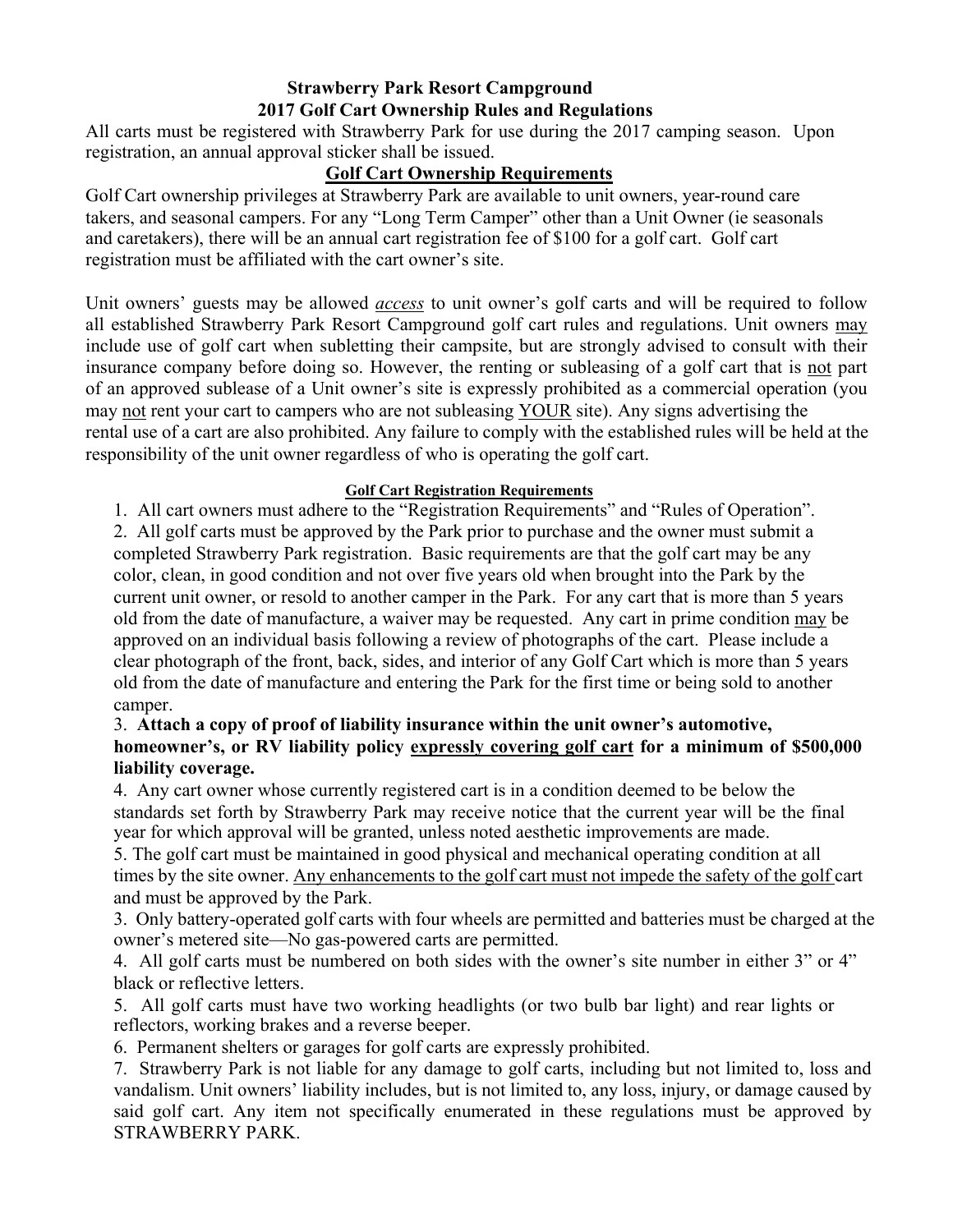#### **Golf Cart Rules of Operation**

# **Any infraction of these rules by the cart owner, passenger, guest or operator of a golf cart may result in loss of any golf cart privilege at Strawberry Park.**

- 1. All drivers and passengers must be made aware of the golf cart rules. The unit owner has the sole responsibility for the golf cart and as such, accepts all responsibility for those who operate their carts. Failure to comply with the rules of operation could result in the loss of golf cart privileges at Strawberry Park.
- 2. In order to operate a golf cart you must be a licensed driver and have reached the age of 21. (This provision does not apply to Strawberry Park staff.) A handicapped camper, under the age of 21, who has a valid driver's license, may operate a golf cart. A family member or an occupant of a handicapped camper's unit may operate a golf cart if they are under the age of 21; however, they must have a valid driver's license and must be transporting handicapped camper.
- 3. Golf carts are allowed as an effective means of transportation from one point to another. Carts may cross Pierce Road but may not be operated on or along any public roads.
- 4. The number of riders shall not exceed the golf cart seating capacity. Riders and drivers must be seated on manufactured cart seats at all times while the cart is in motion. Cargo/flat bed space on any type of cart may NOT be used for seating. The "fender areas" of the carts designed for 2 persons MAY NOT be used for seating or standing. Add-on seats must be a product of the manufacturer and approved. Toddlers under age 6 are permitted on the lap of an adult passenger, but no passengers permitted on the lap of driver. Do not allow passengers to touch the steering wheel.
- 5. Quiet hour rules apply to golf cart use. Follow all posted speed limits (8 MPH please).
- 6. Strawberry Park reserves the right to tow a golf cart that is parked in a manner that impedes the access of other vehicles. Towing charges will be incurred by the golf cart owner.
- 7. Golf carts are considered motor vehicles and as such, safe-driving rules will be strictly enforced. There shall be no open display of alcoholic beverages while driving golf carts. DO NOT DRINK & DRIVE!! Operators of golf carts shall be held to same standards set forth by the State of CT as those driving a car (0.08 BAC).
- 8. Golf carts may only be parked in designated areas and never on the road. In recreational use areas, (i.e. horseshoes, softball, etc.), parking off the road, under trees near the activity is permitted.
- 9. Washing of golf carts is permitted only at unit owner's site, not in common areas.
- 10. Transporting pets with cart is allowed so long as the animal is safely under control.
- 11. Reckless driving at any time of day or night will not be allowed and will be strictly enforced by security. Quiet hours will be strictly enforced. Lights must be on when driving after sundown.
- 12. Strawberry Park is not liable for any golf carts. This absence of liability includes but is not limited to loss and vandalism. Additionally, Strawberry Park's absence of liability includes but is not limited to any loss, injury, or damage caused by said golf cart.